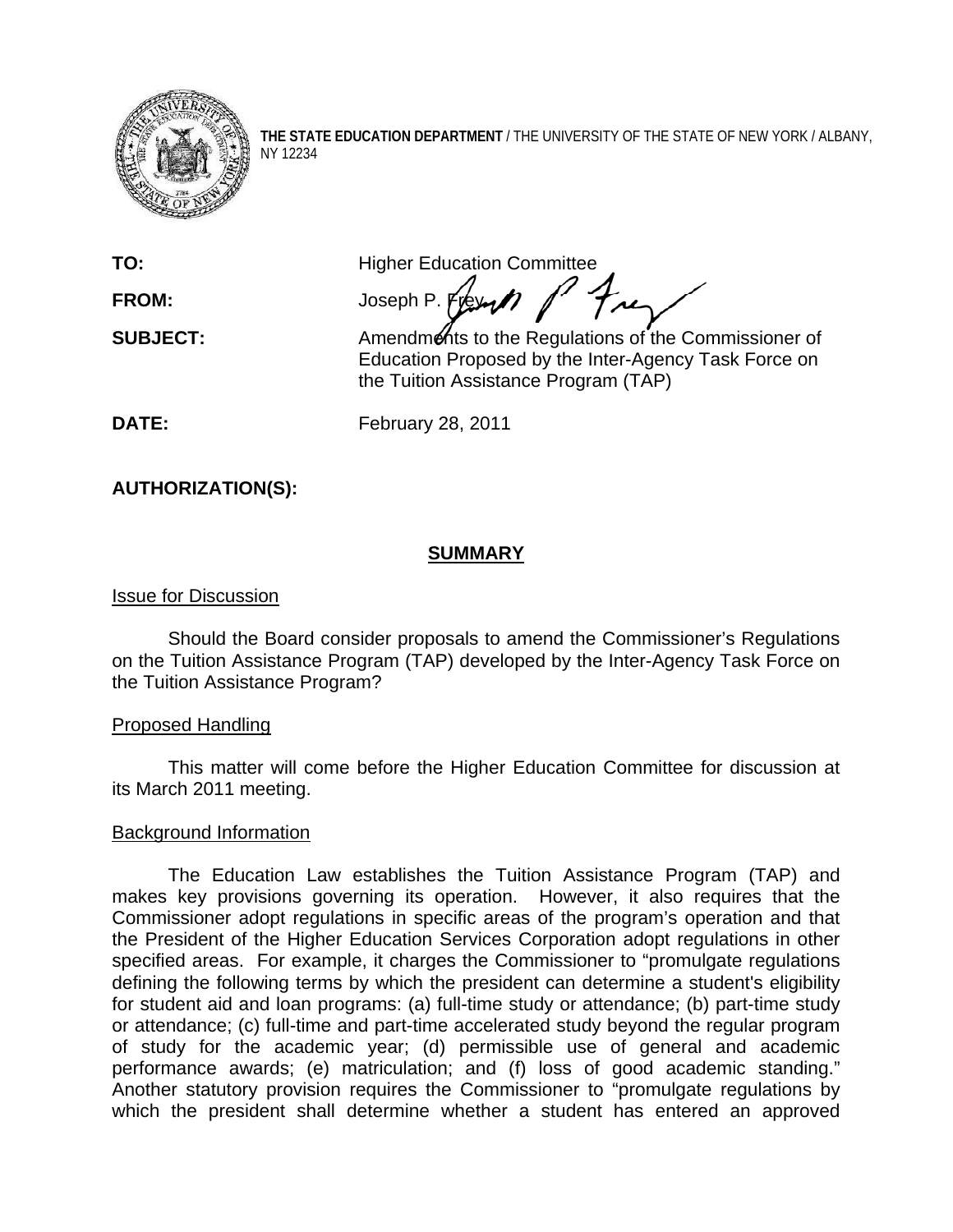program during the academic year prior to the normal effective date of the student's award."

At its January meeting, the Committee reviewed an overview of TAP from its 1961 predecessor, the Scholar Incentive program, through the 2009-10 academic year. The item identified significant changes in TAP and their effect on student financial assistance. The Committee was informed that an Inter-Agency Task Force on the Tuition Assistance Program would submit its recommended changes to the TAP regulations. Over time, the Commissioner's Regulations have been found to lack clarity and the degree of precision needed for institutions to understand their obligations in participating in the program.

The Task Force included representatives from the State University of New York, The City University of New York, the Commission on Independent Colleges and Universities, the Association of Proprietary Colleges, the Higher Education Services Corporation, the Division of the Budget, the New York State Financial Aid Administrators Association, and the Office of the State Comptroller. Over an 18 month period beginning in the summer of 2009, it reviewed the TAP regulations to clarify and simplify their provisions in order to improve institutional compliance with their requirements.

### I. **Proposed Changes to the Commissioner's Regulations**.

The Task Force's recommended amendments to the TAP regulations fall in three key areas: (1) **Full-time and part-time study and remedial workload; (2) Program pursuit and academic progress; and (3) Matriculated status.** The Task Force selected these areas because it found that these regulatory provisions caused significant confusion in the field when implementing them and were most often cited in audits resulting in disallowances. The regulations listed below include the suggested change and the corresponding impact each suggested change will have.

#### **1. §145-2.1 Full-time and part-time study and remedial workload.**

(1) For State student financial aid programs, except the supplemental tuition assistance program (STAP), *full-time study,* where required by law, shall mean enrollment **in courses applicable to the students' program,** for at least 12 semester hours for a semester of not less than 15 weeks **or 100 calendar days,** inclusive of examination periods; or eight semester hours a quarter; or, in programs not organized on a semester or quarter basis, 24 semester hours for an academic year of not more than 12 months or the equivalent, as determined by the commissioner**. In determining full-time or part-time status, creditbearing courses must be applicable to the student's program of study as a general education requirement, major requirement, or specified or free elective. Credit-bearing courses not applicable to the student's program of study cannot be included as part of the minimum full-time study requirement (12 semester hours or 8 semester hours a quarter).** 

A student shall be considered full-time for a program organized on an academicyear basis only if the student has filed a plan of study with the institution for the entire academic year. Except as otherwise defined in paragraph (4) of this subdivision. *Part-time study,* for general awards, other than tuition awards for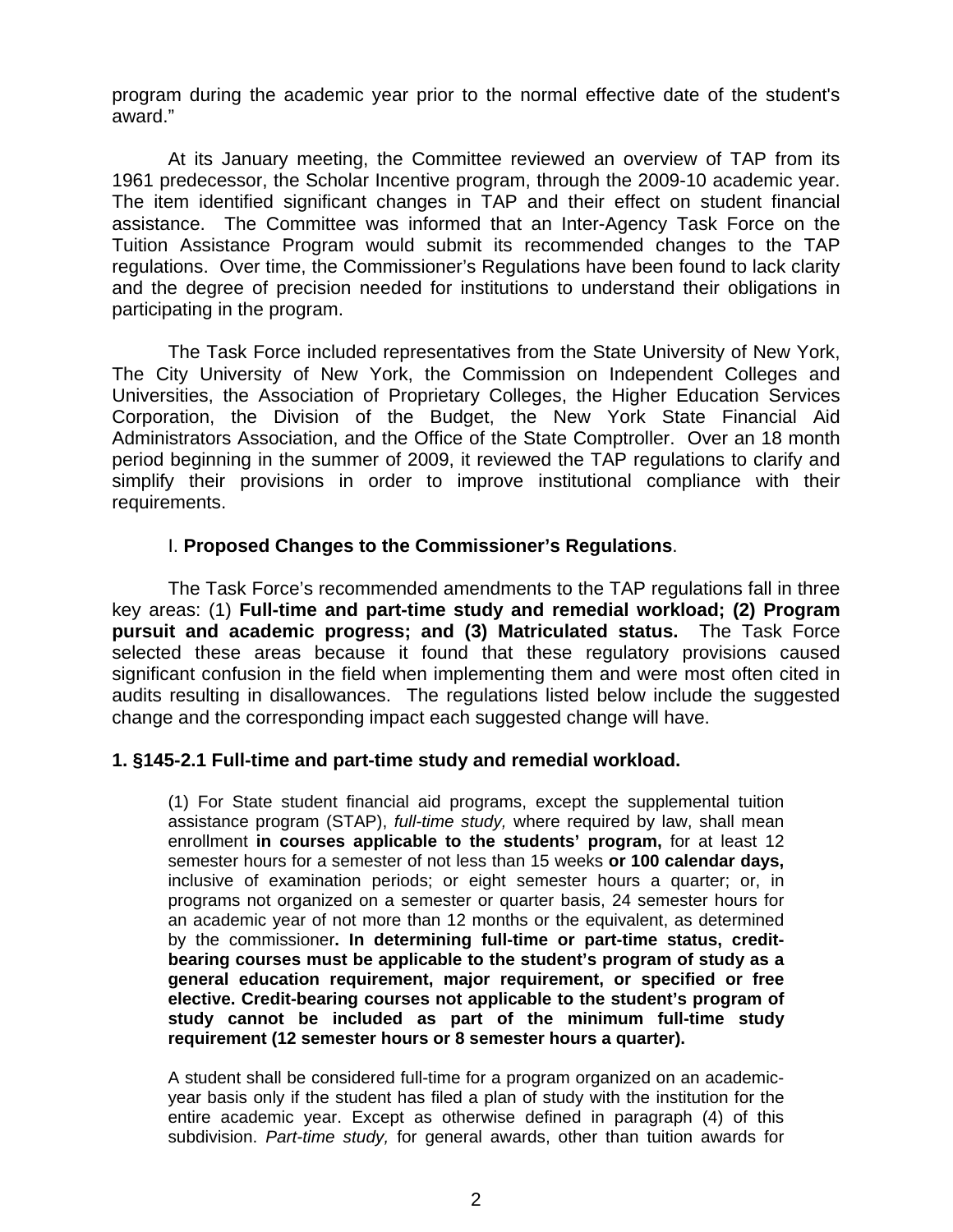Vietnam veterans and tuition awards for part-time undergraduate students, and for academic performance awards, shall mean enrollment **in courses applicable to the students' program,** for at least 6, but less than 12, semester hours or the equivalent for a semester of not less than 15 weeks **or 100 calendar days,** inclusive of examination periods; or at least four, but less than eight, semester hours a quarter.

(4) For purposes of section  $661(d)(4)$  of the Education Law, for a student with a disability, as defined in 42 USC 12102 (2) (United States Code, 1994 edition, volume 23; Superintendent of Documents, U.S. Government Printing Office, Washington, DC 20402; 1995 available at the Office of Higher and Professional Education, Education Building Annex, Room 979, Albany, NY 12234), part-time study or attendance shall mean enrollment **in courses applicable to the students' program,** for at least three but less than 12 semester hours per semester or the equivalent, or at least two but less than eight semester hours per quarter, or it's equal.

(e) Where full-time  $e\ddot{r}$  part-time study is required, it shall be required during the semester **if the graduating student is taking at least one course needed for graduation requirements and other courses which are not necessary for graduation but meet full-time credit requirements (12 semester hours or the equivalent,)** in the same manner as for any other semester of study, even if not necessary in order to complete graduation requirements, Full-time study shall not be required for recipients of Regents college **academic performance award** scholarships during their last semester of eligibility if part-time study during such semester would be sufficient to complete the approved course of study.

(f) Upon presentation of satisfactory medical evidence to substantiate that serious illness or mental or physical disability precludes attendance on a full-time basis, work performed during two or more terms of study may be approved as equivalent to a regular term for scholarship, tuition assistance program or other benefits.

#### Problems Corrected by the Proposed Change

 These suggested changes relate to the administration of TAP funds to ensure that students receiving awards are using them in the pursuit of an approved program of study. One change seeks to specify that the course enrollments, in order to be eligible for coverage by TAP, must be applicable to the student's declared program. There is a further need that the courses be either general education requirements, major requirements, or counted as electives, and that any courses that do not meet these requirements in the academic program cannot be used in computing TAP eligibility. The change identifies that enrollment for the purposes of part-time eligibility must also be in courses that are part of the academic program.

 Additionally, there is a need to clarify that 100 calendar days would be used in computing 15 weeks of the academic semester. This would provide consistency across institutions.

 The change corrects an obsolete reference to Vietnam in the definition of eligible veterans, in recognition of veterans from other periods of service who are eligible for aid under the Veterans Tuition Awards Program.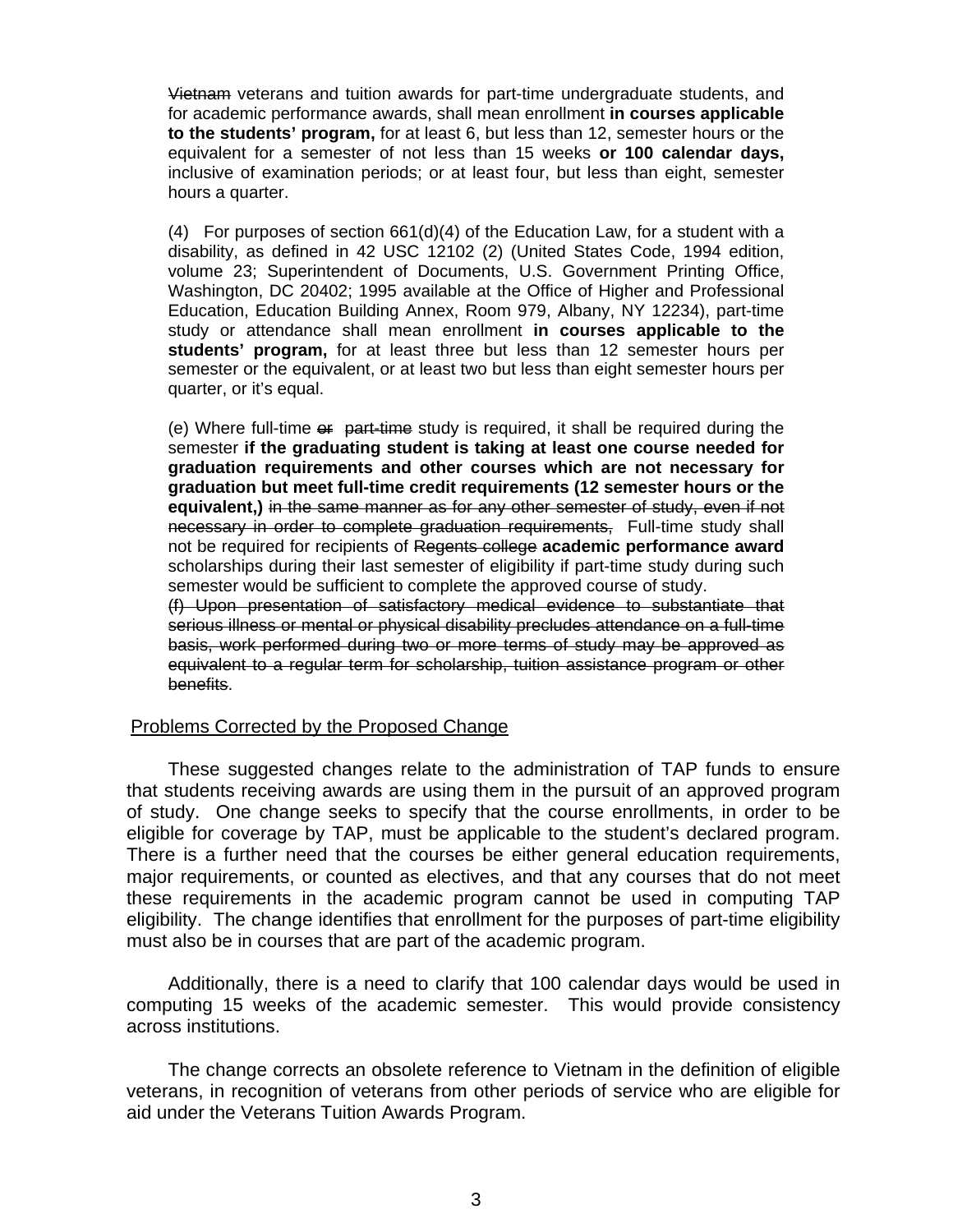The current regulation also identifies the NYS Office of Higher Education as the repository for federal definitions for the definition of a disability. Given the changes in technology and information access, the Task Force believes it is not longer necessary for this office to serve as repository of federal definitions. However, Executive Law Section 102 provides for SED maintaining the federal statute.

The definition of part-time study in this section is proposed to be eliminated as redundant and potentially confusing. As in two paragraphs in the previous regulatory section **§145-2.1** above, Task Force members felt there is a need to identify that the enrollment for the purposes of TAP eligibility must be in courses that are part of the academic program.

Given the use of TAP throughout the full period of a student's academic pursuit, there is a need to broaden to all programs an existing limited exception to the requirement that 12 credits must be part of the academic program during a student's final semester, because it is possible that a student while eligible for TAP, may have completed most of the academic requirements and not have a remaining 12 credits of requirements during the last academic semester.

The change also would repeal subdivision (f) of §145-2.1, thus eliminating the use of reviewed medical evidence to document serious physical or mental disability, and allow two or more part-time semesters to meet the full-time requirement. This subdivision was raised as one that was more confusing for financial aid officers in administration than it is beneficial to students. There exist on campuses processes for documenting disabilities that are more thorough for the academic institution and more beneficial to the student than the continuation of subdivision (f).

#### **2. §145-2.2 Program pursuit and academic progress.**

**. . .** 

(b) State awards first received during academic year 1981-1982, and thereafter.

(1) Part-time study, academic requirements.

 **. . .** 

(iv) Except as provided for in subparagraph (v) of this subdivision, to determine whether a student receiving an award is making satisfactory progress toward the successful completion of his or her program's academic requirements, each institution shall **use the standards established in Section 665, if applicable. Institutions may** establish and apply a **higher** standard of satisfactory academic progress which includes required levels of achievement to be measured at stated intervals. Criteria for achievement shall include, but need not be limited to:

**. . . .** 

(v) The provisions of subparagraphs (iii) and (iv) of this subdivision may be waived once for an undergraduate student and once for a graduate student if an institution certifies, and maintains documentation, that such waiver is in the best interests of the student. Prior approval by the commissioner of the criteria and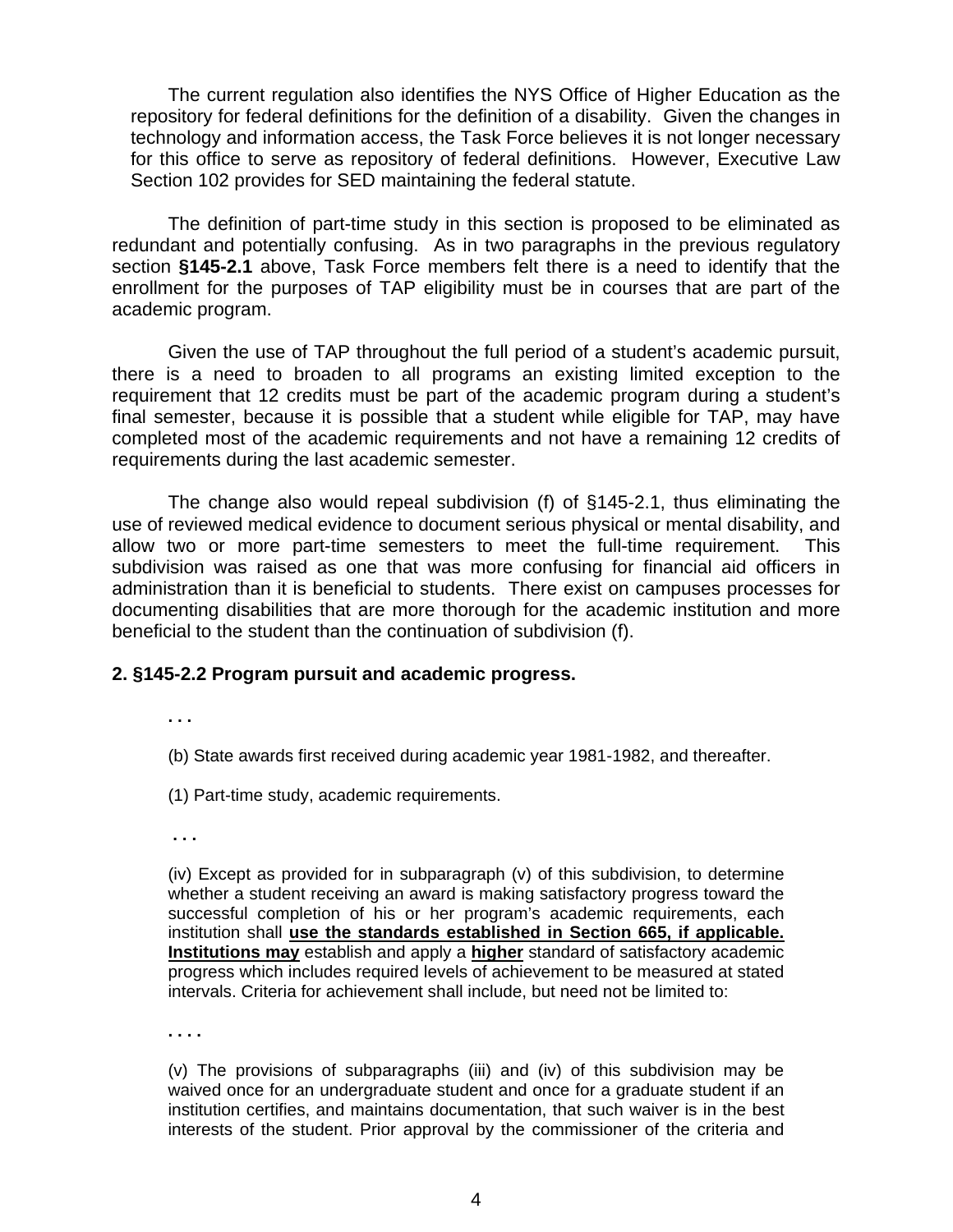procedures used by an institution to consider and grant waivers shall not be required; **however, the institution must have its criteria and procedures for waivers available to students and the public, either in printed material or on**  its website. The commissioner may review such criteria and procedures in use, and require an institution to revise those found to be not acceptable.

### Problems Corrected by the Proposed Change

 In an effort to make the regulatory requirements clearer to financial aid officers in implementing the intent that students be assisted in completing their academic program there are two general types of changes to this section. The first relates the standards in Section 145-2.2 to those in Section 665 of the Education Law regarding satisfactory academic progress, in an effort to achieve regulatory consistency while still providing institutional flexibility in applying a higher standard. Additionally, the amendment would allow a waiver of subparagraphs (iii) and (v) of subdivision (b) of such section of the Commissioner's regulations, regarding satisfactory academic progress. The waiver would allow the student, once during their undergraduate career and once during their graduate career to waive the requirements for satisfactory academic progress. However, the institution must have written criteria that are publicly available which would be reviewable and held as the institutional standard during TAP administration follow-up and audit. The desire to have consistent institutional policies available for review was requested through discussion with the auditors of the Office of the State Comptroller.

### **3. §145-2.4 Matriculated status**.

(e) Students enrolled under permit from other **degree granting** institutions where they are matriculated may be certified as matriculated by the **degree granting**  school attended. **The study and approval for the courses attempted must be approved in advance. In order to certify eligibility, the college of matriculation must receive all grades and tuition costs from the college attended.** 

**(f). Matriculated students may defer declaration of a specific major and still be considered to be enrolled in one or more of an institution's approved (registered) programs provided that the matriculating institution approves the students deferment. For financial aid purposes, a student must declare a major within 30 days of the end of the institution's add/drop period of the sophomore year in a 2-year program or within 30 days of the end of the add/drop period of the junior year of a baccalaureate program so that the student is able to complete the degree in the normal time frame. In each case, the cumulative transcript for the student must designate the student's enrollment in a program that has been registered by the State Education Department and appears on the Inventory of Registered Programs as a program eligible for State student aid. While a declaration must be made at specified points as noted above, students are; of course, free to change their choice of major.**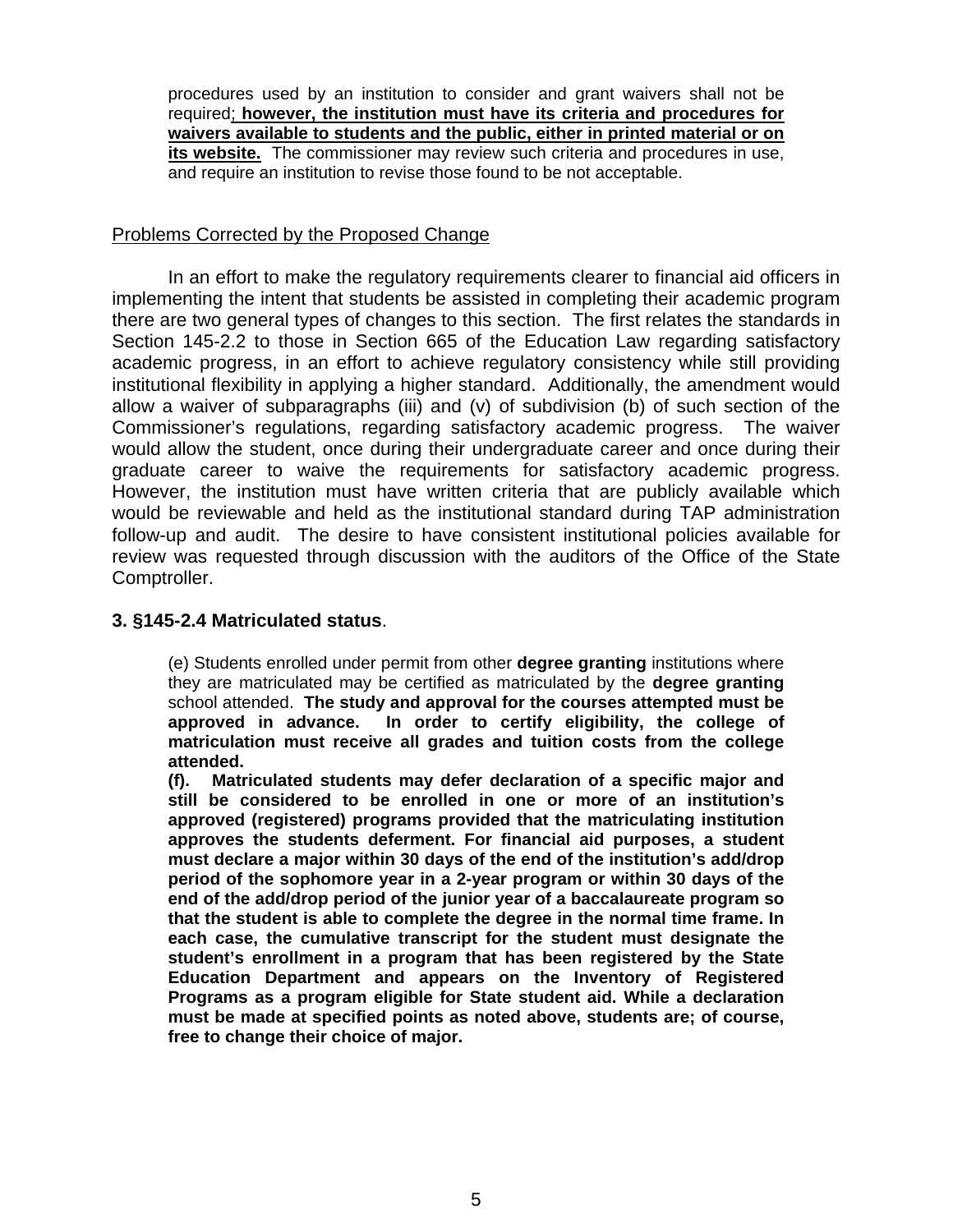## Problem Corrected by the Proposed Change

 Requested changes in this section seek to clarify issues related to cross enrollment, the declaration of a major, and eligibility for TAP during the process of changing a major. The first proposed amendment explains that a cross-enrolled student must be certified by an eligible degree granting institution participating in TAP, which must be the student's home institution for eligibility of financial aid. For example, if a student is attending an institution abroad for one year, the student may defer declaring his or her major and still be considered to be enrolled in one or more of an institution's approved registered programs providing the matriculating institution approves the students deferment. This change still allows the student to declare his or her major for the purposes of TAP eligibility providing he or she meet the requirements in the proposed changes above.

 The proposed change would also provide direction regarding the designation of a student's major and the time line needed in declaring a major. The declaration of a major plays a significant role in financial aid eligibility because the courses the student must take to be eligible for TAP must be part of the registered academic program. Finally, it is important to provide financial aid officers and those involved in TAP administration and audit with guidelines on the eligibility for TAP when a student is changing majors, as this period often results in TAP disallowances. It is the goal of this regulatory change to clarify the eligibility for TAP during this period and outline the documentation advising, recording and implementing the change in academic major. This creates more specific guidelines while allowing for flexibility so that students are not disqualified unnecessarily.

## II. **Proposed Change to the Education Law**.

A subgroup of the Task Force reviewed selected sections of the proposed Education, Labor and Family Assistance Article VII bill relating to TAP eligibility for students enrolled in a remedial program and their placement on a specific satisfactory academic progress (SAP) chart. It should be noted that the Higher Education Services Corporation, the Division of the Budget and the Office of the State Comptroller were not part of these deliberations and do not prescribe to these recommendations regarding the requirements for remedial students. The subgroup is recommending the following change to the amendment the bill would make to the Education Law:

For purposes of paragraph c of this subdivision, a student enrolled in a remedial program shall mean a student (a) whose scores on recognized college placement exam or nationally recognized standardized exam indicated the need for remediation for at least two semesters, as certified by the appropriate college official and approved by the commissioner, or (b) who was enrolled in at least 6 semester hours of non-credit remedial courses, as approved by the commissioner, in the first term they received a Tuition Assistance Program award in an approved program; or (c) who is or was enrolled in the Higher Education Opportunity Program (HEOP), the Educational Opportunity Program (EOP), the Search for Education, Elevation and Knowledge (SEEK), or the College Discovery (CD) program. Students